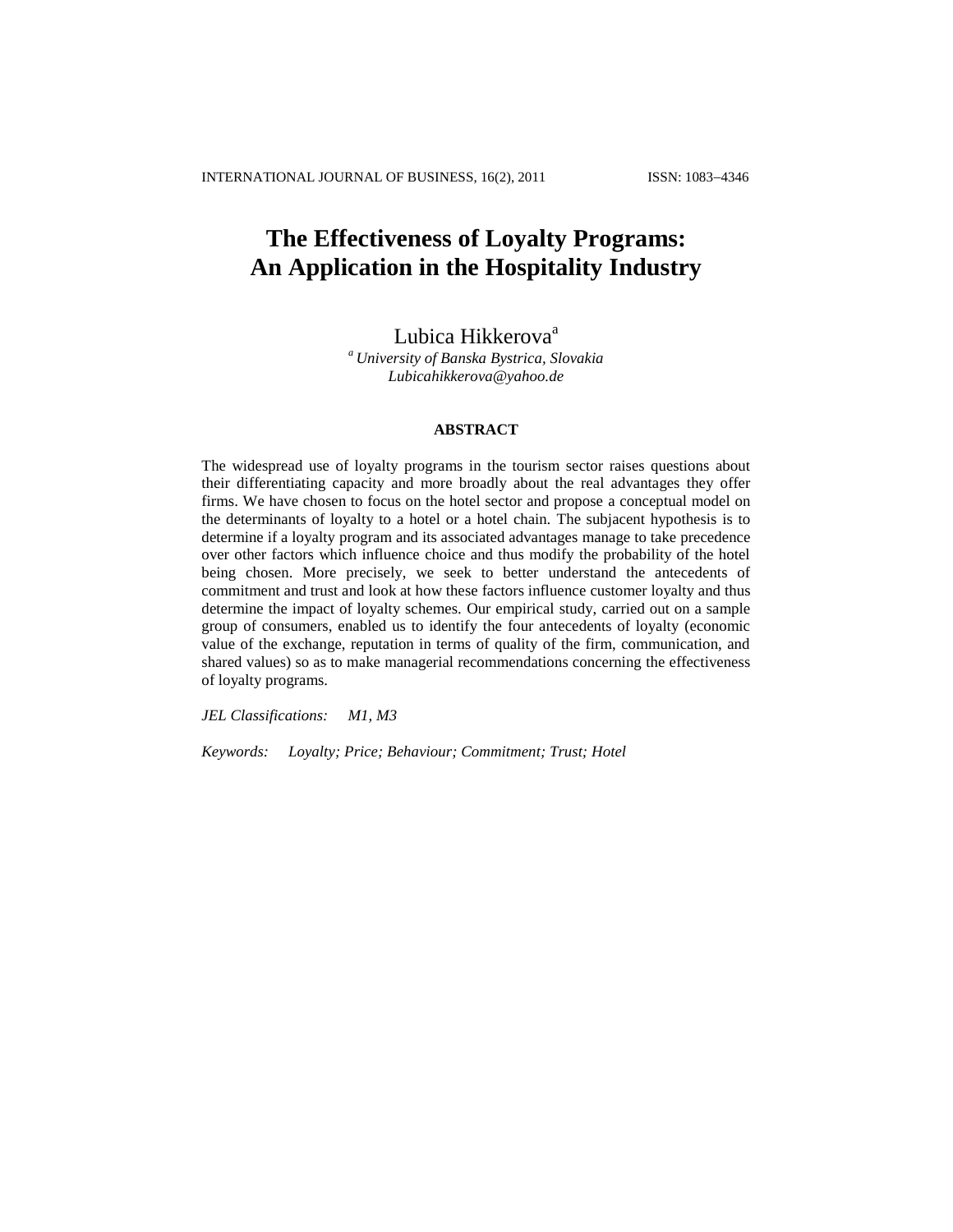# **I. INTRODUCION**

Increased competition has forced firms to constantly look for new ways to be more attractive and thus more competitive. As the cost of keeping an existing customer is lower than the cost of acquiring new customers, many firms have launched loyalty programs. These programs are marketing strategies aimed at rewarding and thus encouraging loyal behaviour. However, their cost when compared to the benefits which they bring the firms has made several authors question their real effectiveness (Meyer-Waarden, 2002). The cost of the programs is often underestimated (and has led certain firms to re-examine them i.e. Air France with its program Flying Blue). Moreover, as competitors imitate the schemes the initial competitive edge is gradually eroded. The tourist sector was the pioneer in this field. Firstly, it was airline companies followed by hotel chains. This article proposes to question the effectiveness of loyalty programs in the hotel sector. This involves ranking the determinants of loyalty: is a customer loyal to a hotel or a chain of hotels for practical reasons and comfort; because he is satisfied; because the loyalty program arouses his interest, or finally for all these factors together? The answer to these questions should make it possible to determine if a loyalty program and its associated advantages can render the other choice factors secondary and thus increase the probability of the hotel being chosen. More precisely, we want to both gain a better understanding of the antecedents of commitment and trust and how these factors influence customer loyalty, and to determine the impact of the loyalty programs. After reviewing the existing literature on loyalty theories, we propose a conceptual model which aims to explain the loyalty of customers to a hotel or a chain of hotels and thus evaluate the efficiency of loyalty programs.

To validate our model empirically, we questioned 390 users of hotel services in Bratislava. The specification of the structural model was made in two stages in order to identify the antecedents of loyalty. We first tested the general structural model, then the reduced model after removing non-significant variables. Lastly, we tested the impact of the loyalty programs by analyzing the possible differences in response between members and non-member of these schemes.

# **II. ANTECEDENTS OF LOYALTY**

In this section, we offer a concise review of the main contributions to marketing research literature on the concepts of loyalty and customer loyalty schemes in order to better understand their intrinsic links, and to define our conceptual framework.

#### **A. From Loyalty to Loyalty Program**

The exchange marketing approach has evolved over the last few decades as companies have changed their preoccupations. The concept of traditional marketing was interested mainly in satisfying the needs and desires of the customer and in creating an orientation towards a product or a brand without taking into account the possible social relationship between the actors. From this perspective, communication between the two parties (companies and customers) was almost non-existent. The latter were regarded as complete strangers with no interest in the personality of their partner because the role which was allotted to them consisted in respecting their obligations in accordance with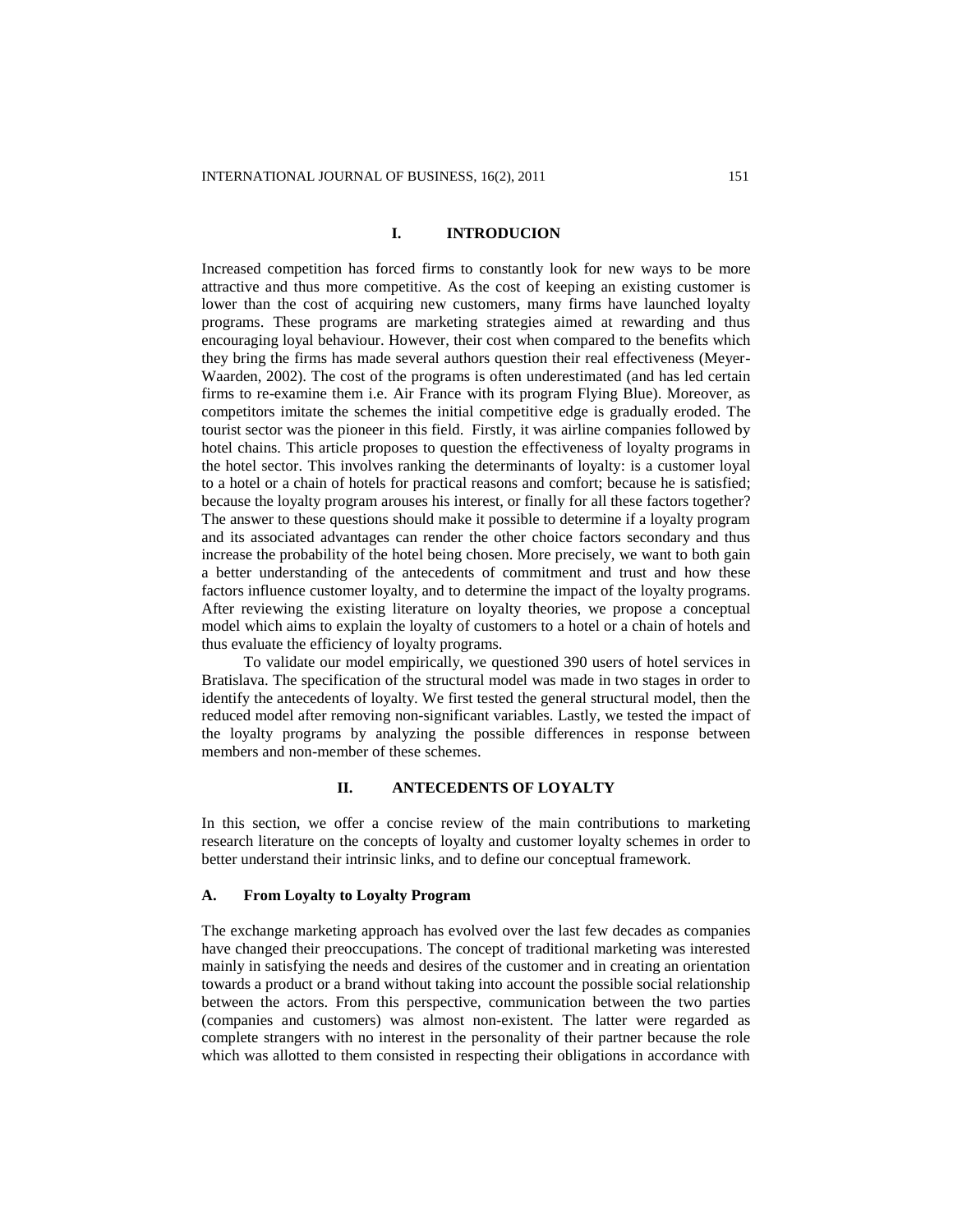the terms of the exchange. This exchange, named by researchers "transactional exchange" (Dwyer *et al.*, 1987) or "restricted exchange", is not seen as enduring as each transaction is regarded as being unique and independent of other transactions which had already taken place or which could take place in the future. The customer has no preference, or consideration, or loyalty to the seller. Reciprocally, the seller does not express any desire for knowing the preferences of the customer, nor his perception and personal opinion about the service or product sold. This highly restrictive vision of an exchange was criticized for its limited ability to explain behaviour and real practice. It has been gradually replaced by a new line of research which has developed over the past decades, both on the theoretical and practical level. It focuses on the concept of relational exchange and makes the relationship between the partners the main object of the analysis (Oliver, 1999).

This concept of relational exchange is characterized by its realistic aspect based on two basic hypotheses; the continuous temporal character of the exchange process, and the existence of a social link between the two parties in the exchange (company and customer). We notice the introduction of the concept of co-operation between the two partners as contributing to the success of the exchange within a relational context. That implies a certain level of knowledge and of reciprocal understanding between the two parties, which supposes that the development of social links between the actors encourages the partnership to endure.

The existence of a partnership relationship between the two actors involves the reduction of uncertainty between them, the increase in the frequency of exchanges, and a better information flow, thus allowing each party to gain better knowledge of the other"s expectations, and create an environment of shared trust and mutual commitment. It is within this framework that customer loyalty is created.

Researchers in marketing then became increasingly interested in the concept of loyalty (especially brand loyalty) and tried to define and measure it more precisely. To define this concept, we chose the definition offered by Jacoby and Kryner (1973) which asserts that loyalty is "a biased behavioural response (i.e. non random) expressed over time by some decision making unit, with respect to one or more alternative brands out of a set of such brands, and is a function of a decision-making process". Therefore, repeat purchase (over time), and oriented (non random) behaviour, as well as a favourable attitude must be observed to introduce the concept of loyalty. This definition raises a subjacent question: when speaking about loyalty, should researchers limited themselves to observation and description of behaviour, or should they also take into account the feelings, beliefs, intentions and attitudes of the actors? Initial research based on the observation and description of repeat purchase behaviour to characterize loyalty (behaviourist approach) was widely criticized because it does not take into account the cognitive process influencing the purchase decision. New approaches have emerged which consider that loyalty is formed, in addition to repeat purchase behaviour, from a whole range of psychological (decision-making, evaluation) factors of a cognitive, emotional or conative nature. The literature has tried to determine certain explanatory variables of loyalty which we will outline in the following article, whilst accepting that all the factors which could be associated with loyalty have not as yet been identified: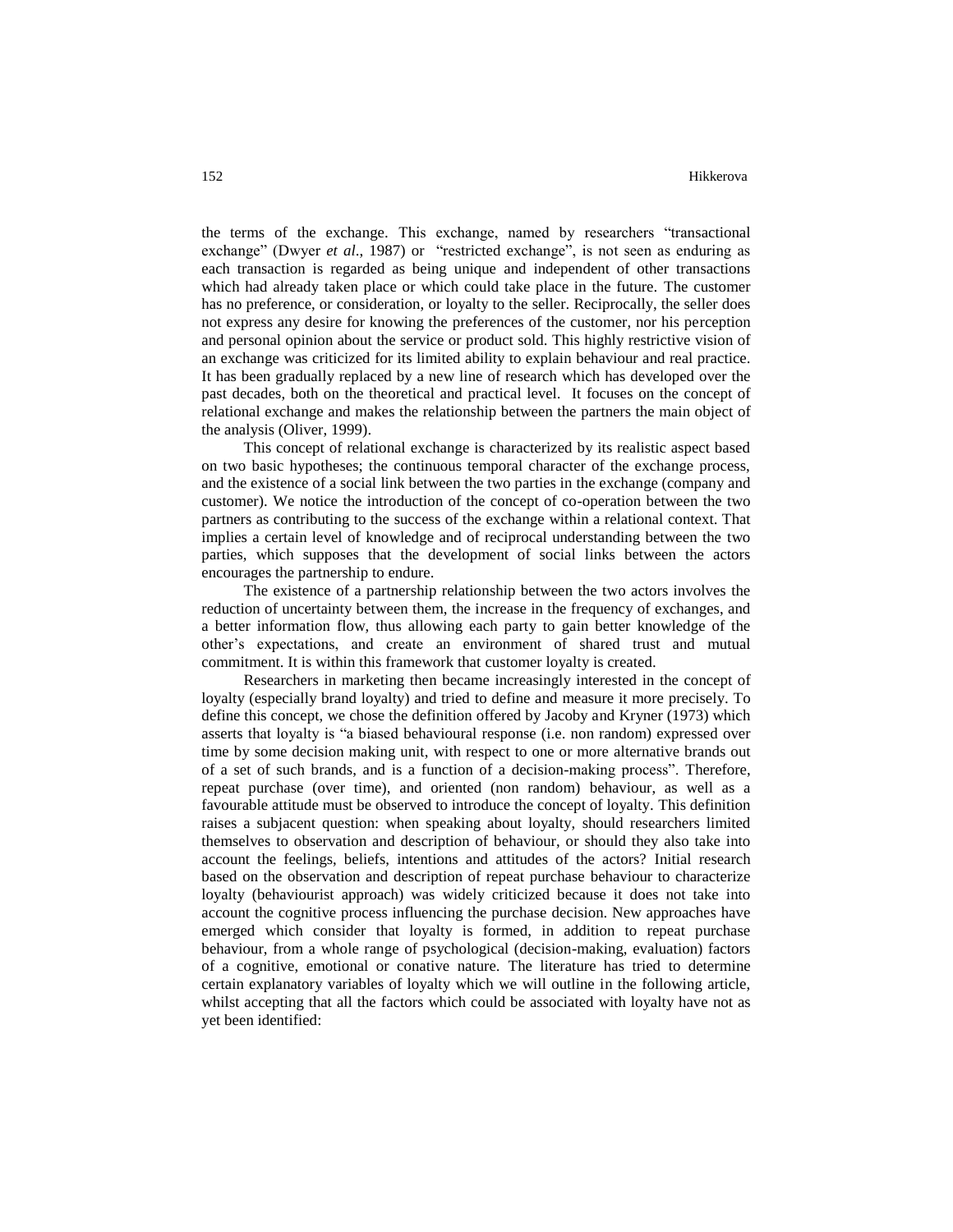1. Loyalty depends on attitudes towards a brand or service provider. These attitudes were defined as being all the intentions and predispositions created from previous purchases which create loyal behaviour. This concept has been the focus of many research projects; however, the major reproach relates primarily to problems of the reliability and validity of attitudinal measurements.

2. For a customer, the intention to repurchase does not lead automatically to an actual decision. In fact, a phase of revaluation is introduced to identify the conformity of expected real quality (following the consumption experience), which introduces the notion of satisfaction<sup>1</sup> as a precursor to loyalty.

Thus, perceived satisfaction towards a brand will stimulate the preference for this brand, lead to building a positive attitude, reinforcing the intention to repurchase, and will lead to loyalty.

3. Loyalty is built and developed within the framework of an enduring relationship that the customer builds with the company following his different consumption experiences. Trust and mutual commitment are therefore determining factors for an enduring relationship and building customer loyalty.

Research literature has already dealt extensively with these two concepts which determine relationship quality. We therefore limit ourselves, in this article, to giving short definitions.

Commitment has been defined in the literature as being an implicit or explicit promise to continue the relationship between the partners in the exchange; it is also the desire to maintain a mutually appreciated relationship.

More recently, commitment has been identified as a concept with two dimensions (Ganesan and Hess, 1997; Gilliland and Bello, 2002). The first is cognitive or calculated linking the continuity of the exchange to the anticipation of gains or losses resulting from keeping up or terminating the relationship. The other dimension is emotional, reflecting the degree of attachment towards the brand or the company, appreciation of the partner, having shared values and interests.

Research literature has also covered trust by dealing with the different aspects which make it up such as honesty, reliability, the reduction of uncertainty, credibility and goodwill (Gurviez and Korchia, 2002).

4. Loyalty is also influenced by the switching costs in that efforts made by a consumer to change service provider or brand are high compared to the gains expected from the switch which can sometimes prove to be insignificant.

As a result, creating an enduring and solid relationship with the customer becomes a major concern for companies. It has become of paramount importance to find a means to satisfy the customer's interests (both cognitive and emotional), and companies are looking for ways to build an enduring, long-term relationship with their customers through relationship marketing. Many firms have launched expensive loyalty programs whose effectiveness may not be guaranteed. When questioning the effectiveness of these programs, it appears necessary to look at antecedents to loyalty and to understand how customer loyalty programs have influenced them.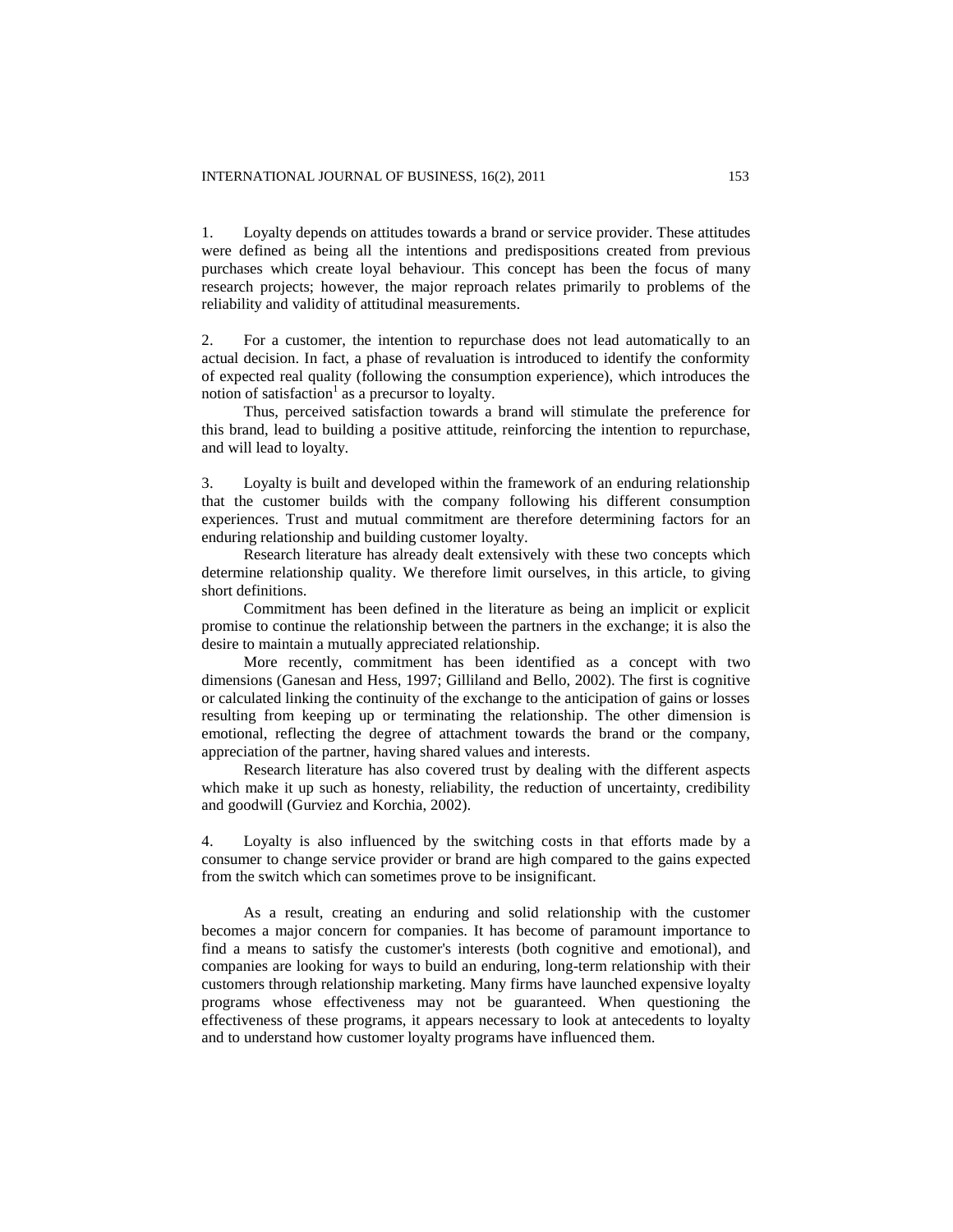## **B. Loyalty of Hotel Customers: A Proposed Conceptual Model**

On the basis of the literature review, we propose a conceptual model<sup>2</sup> which helps explain customer loyalty to a hotel or a hotel chain. This model is based on two concepts; commitment and trust. We try to identify the antecedents: economic and social factors as well as the influence of the customer loyalty programs.



**Figure 1**

#### **A. The Triptych of Trust-Commitment-Loyalty**

To define the concept of trust, we refer to Gefen *et al*. (2003) for whom "trust is a set of beliefs relating to the honesty, the goodwill (the partner in the exchange should act in the interests of the other party), the competence (the ability of the partner to respond to the other party's needs) and to the predictability (the partner's behaviour should be constant and predictable) of the service provider".

Commitment has many definitions in marketing literature and the concept has evolved significantly in recent years. That is why we have chosen to adhere to the definition offered by Rylander *et al*. (1997) for whom commitment corresponds to the desire to develop an enduring relationship between a consumer and a firm with an aim to generating long-term benefits for both partners. With reference to McKnight *et al*. (2002), we link trust and commitment to the theory of reasoned action (Fishbein and Ajzen, 1975). Thus, the reactions of the customer can be modelled by the following sequence: Belief, attitude, intention, and behaviour. By making an analogy with this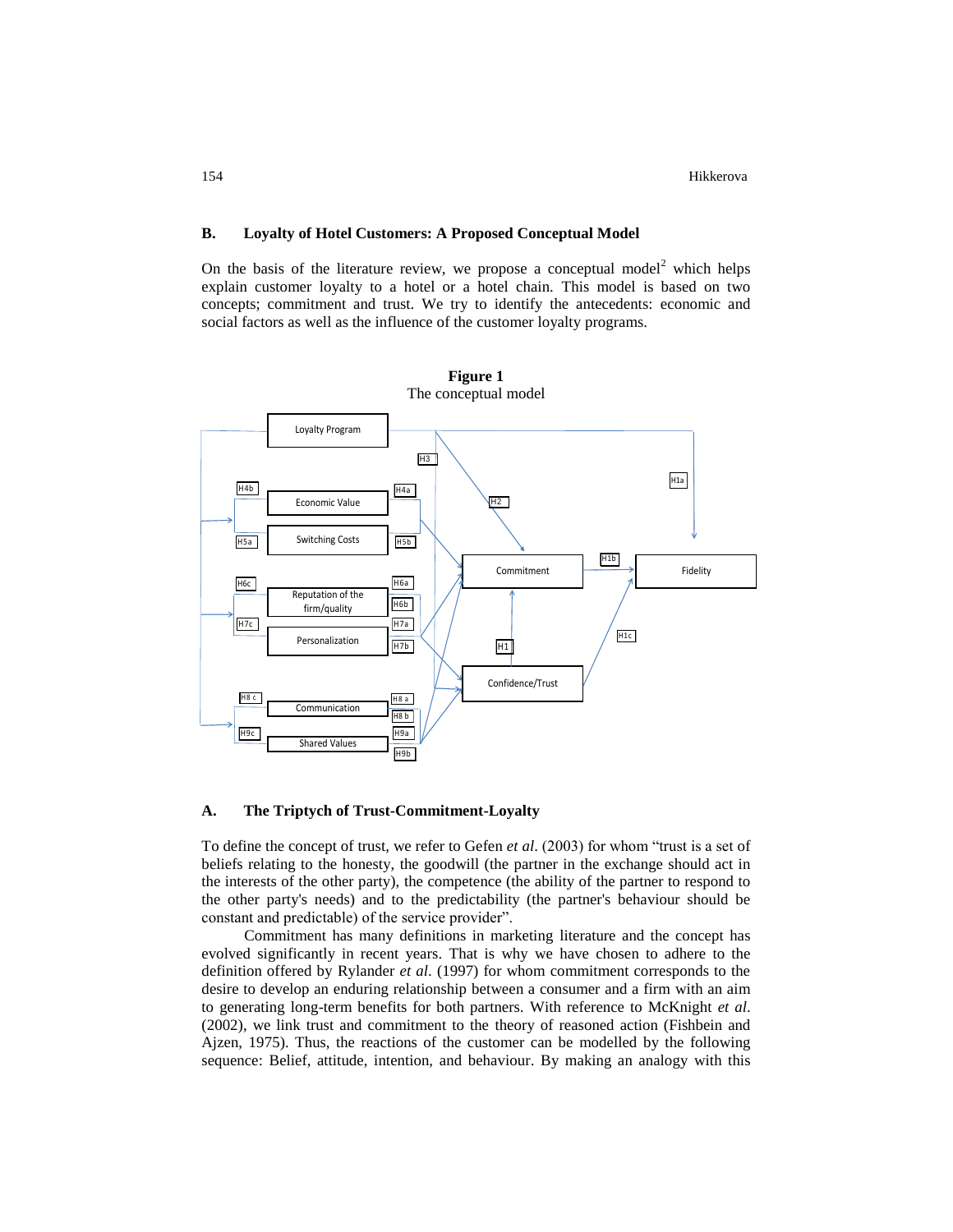proposal, we suppose that trust (expressed as belief) leads to consumer commitment (attitude). This commitment then leads to an intention and repurchase behaviour expressed through behavioural loyalty. Trust seems to be an implicit element in the intention of loyalty and constitutes a fundamental factor in the long-term orientation of the consumer. Although the argument for the influence of trust on the attitudinal dimension of loyalty (commitment) finds more support, the argument suggesting the positive impact of trust on the behavioural dimension of loyalty also finds a certain amount of theoretical and empirical support (Jarvenpaa and Tractinsky, 1999).

With reference to the results of the research mentioned above, we formulate the following hypotheses:

- H1: For a consumer, trust in a company is positively linked to his commitment to the company,
- H1b: Commitment is associated with greater loyalty,
- H1c: Trust is associated with greater loyalty.

# **B. The Mediating Impact of Loyalty Programs**

Consumers adhere to a loyalty program to be rewarded by additional benefits (monetary or in kind) or better recognition (additional services linked to the program). Loyalty programs appear in our conceptual model to be a mediator variable. It is important then to identify how their advantages are seen by the customers, if they influence their commitment and trust with respect to the hotel and consequently their decision to book a room.

We therefore made the following hypotheses:

- H2: Loyalty programs are associated with a high degree of commitment.
- H3: Loyalty programs are associated with a high degree of trust.
- H1a: Loyalty programs are associated with greater loyalty.

We will now look at the antecedents of commitment and trust, which we put into three categories: economic factors, related factors and social factors. According to Meyer-Waarden (2002), trust, commitment and loyalty programs reinforce the functional dependence of the customer compared to the firm both in a positive way because of a higher perceived economic value of the supplier-customer relationship, and negative due to an increase in the perception of switching costs. In the services sector, the switching costs include costs in terms of time, money and effort required to change the service provider. The hotel trade cannot charge for explicit switching costs, contrary to some other sectors (such as banking through fees for closing and transferring an account). The only recourse for hotels is to create a value offer which would make it difficult for the customer to find a substitute among competitors. Thus, one of the aims of loyalty programs is to increase the value offer for the consumer and consequently the perceived cost of switching so as to create customer lock-in. Moreover, the perception of this value offer is related to its degree of commitment with respect to the firm. A customer who has significantly invested in the loyalty program finds that his switching costs are far higher than a customer who is less committed in his relationship with the firm (Lee *et al*., 2005).

We came to the following hypotheses: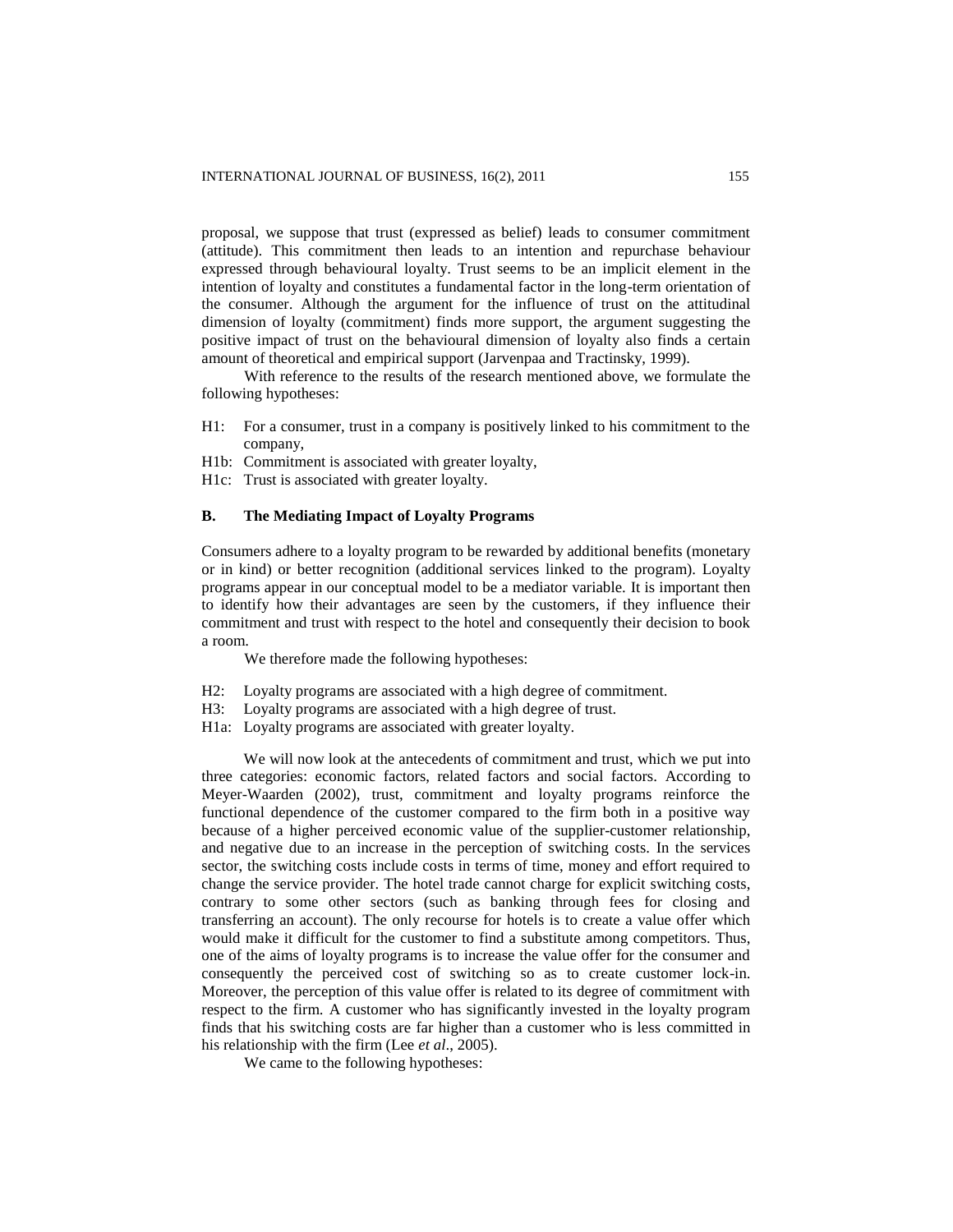- H4a: For a consumer, a firm"s perceived economic value is positively related to his commitment to the firm.
- H4b: Loyalty programs are associated with a high level of perceived economic value.
- H5b: For a consumer, the perceived costs of switching firms are positively linked to his commitment to the firm.
- H5a: Loyalty programs are associated with a high level of switching costs.

Beyond the perceived value, the second condition to develop consumer commitment is, according to resource theory, the presence of certain factors linked to the firm"s resources which determine its competitive position. The research literature generally identifies two: reputation in terms of quality and personalization of service (Hunt and Morgan, 1995). How a consumer attributes a firm"s reputation for quality depends on his perception of the quality of past service but also anticipated service, therefore he makes many value judgments about the firm"s services or products (Nguyen, 1991). It generally relates to the overall reputation of the firm and not to a particular service or product. The literature showed the direct influence of this factor on loyalty but also via commitment and trust (Frissou, 2004). Indeed, the better the reputation, the greater the trust in the service provider. This is also due to the fact that the customer feels less uncertainty about the service and is thus reassured.

This leads us to make the following hypotheses:

- H6a: For a consumer, the firm"s reputation for quality is positively linked to commitment to the firm.
- H6b: For a consumer, the firm"s reputation for quality is positively linked to trust in the firm.
- H6c: Loyalty programs are associated with the firm having an excellent reputation for quality.

Another factor linked to commitment and trust is the personalization of the service. It creates an emotional attachment to the brand or service (Rust *et al.*, 2000) because the customer feels recognized and that he is being given special treatment. Thus, the personalization of the service becomes a crucial element in the process of developing customer loyalty. In the hotel trade one of the aims of loyalty programs is to provide specific services for members, such as choice of room (smoking or nonsmoking, type of bed, etc.). Moreover, these programs make it possible to save the customer"s preferences and consequently to adapt the service to their needs without having to ask them again. The reservation process is also made easier as the need to exchange information is reduced.

We make the following hypotheses:

- H7a: For a consumer, a personalized service is positively linked to commitment to the firm.
- H7b: For a consumer, a personalized service is positively linked to trust in the firm.
- H7c: Loyalty programs are associated with a better personalized service from the firm.

The third element among the relational factors which encourage the intensification of a marketing relationship is due to social factors. This includes communication and sharing certain ethical or moral values (Czepiel, 1990). The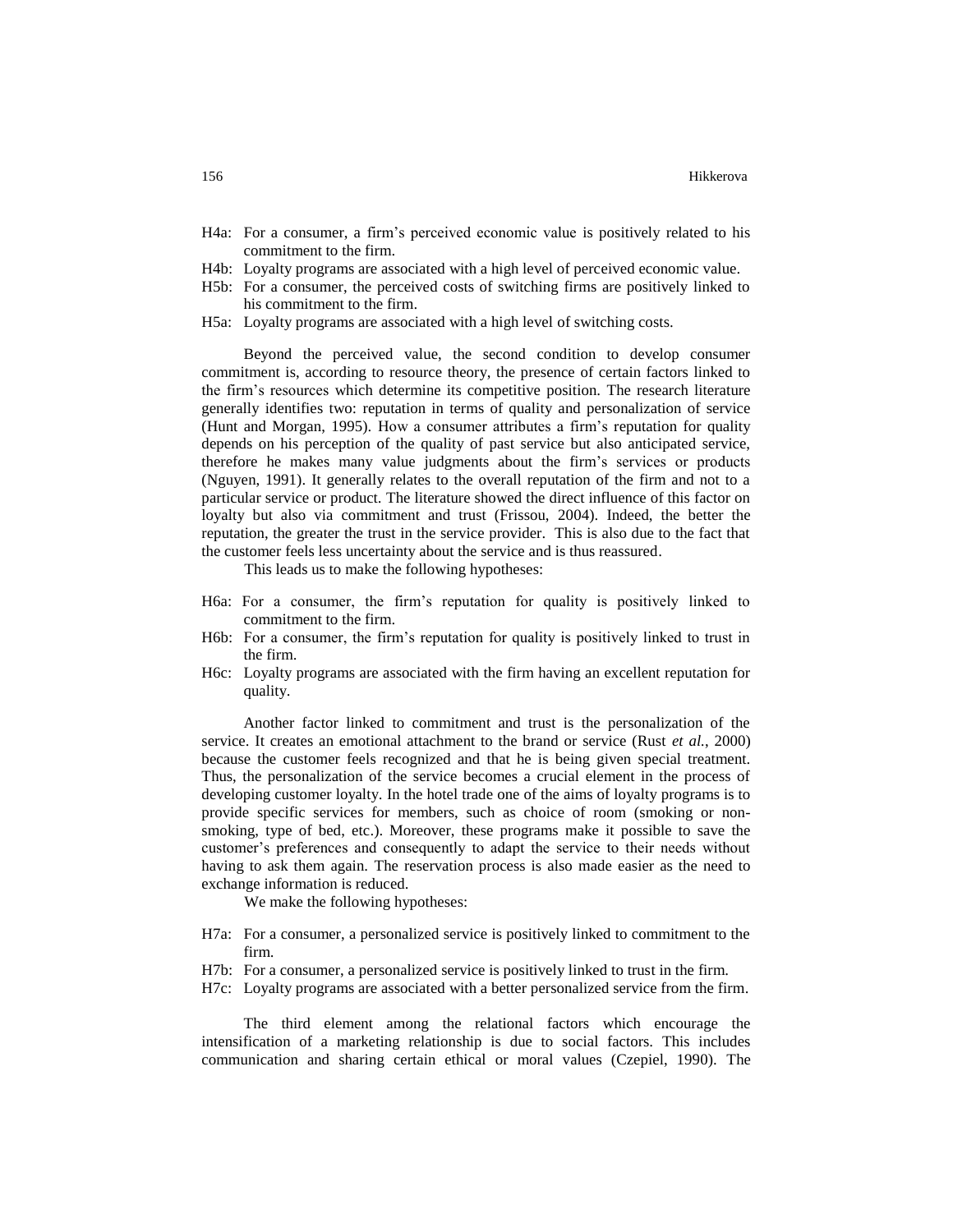communication between the hotel and its customers is defined as process of transmitting a message to its customers in a formal or informal way which is aimed at informing them as well as promoting products, services and activities. If the communication of the hotel is frequent and that information relevant and is transmitted at the right moment, then the consumer"s commitment and trust will be strengthened as his perception of the service meets his expectations. The communication relates to all the information given out during the different phases of the purchase: pre-sale (advertising), sale (information given out during the reservation and in the hotel especially at the reception), and after-sale (satisfaction questionnaire and feedback). Loyalty programs are generally used by the firms as a preferential vehicle of their communications policy. This communication has been made easier and less expensive with the spread of electronic tools such as email and newsletters.

These results lead us to make the following hypotheses:

- H8a: For a consumer, the firm"s communication is positively linked to commitment to the firm.
- H8b: For a consumer, the firm"s communication is positively linked to trust in the firm.
- H8c: Loyalty programs are associated with high-quality communication.

Lastly, shared values correspond within our conceptual framework to the consumer"s perception that the aims, policies and beliefs of the hotel are compatible with his. The perception of shared values with the hotel increases the marketing relationship and supports relational commitment as well as trust. Even if it was not in the initial strategy of the loyalty programs to include ecological or social concerns (via for example systems of donating to charities or environmental organisations instead of directly rewarding the members of the program), companies use them to communicate about their sustainable development policy which is increasingly put at the heart of their strategy. One can quote as example the case of Accor which has made sustainable development one of the major axes of its strategy and which strongly encourages all hotels in the brand, even those which are franchises, to apply its "Environment" charter (Guillon, 2006).

We make the three following hypotheses:

H9a: For a consumer, shared values are positively linked to commitment to the firm.

H9b: For a consumer, shared values are positively linked to trust in the firm.

H9c: Loyalty programs are associated with strong shared values.

#### **III. EMPIRICAL RESULTS**

Firstly, we will describe the sample and then study the variable pairs in order to detect possibly connections using a Chi-2 test and to describe it better. Then we will carry out the test of the conceptual model, and the analysis of the impact of loyalty programs.

# **A. Descriptive Analysis of the Sample**

The questionnaire was completed, using face-to-face interviews, from September 7th to 18<sup>th</sup>, 2009 in Bratislava (as guests left 3, 4 and 5-star hotels). We completed 390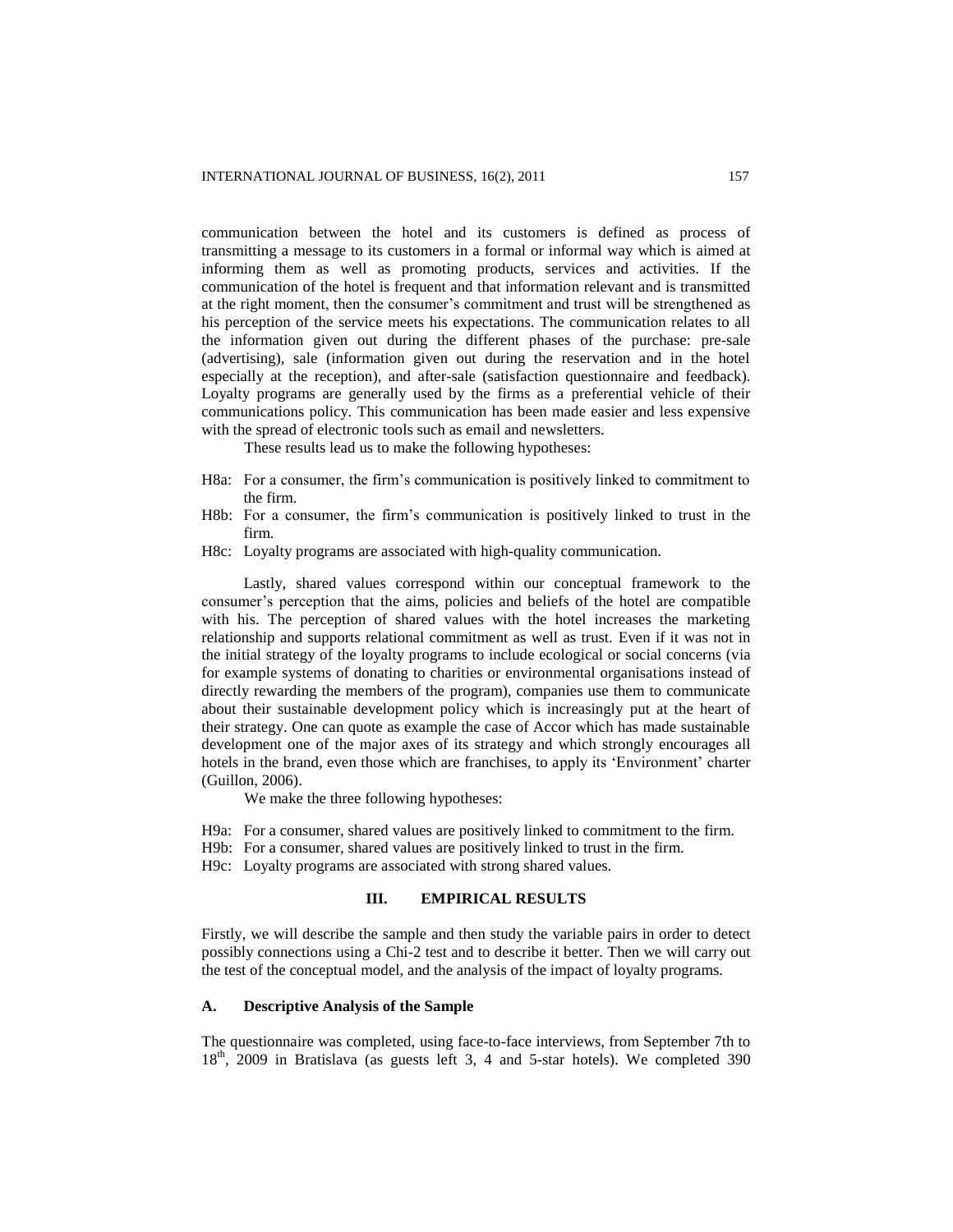questionnaires but after elimination of those containing errors, we finally retained 385. Since in the hotel trade the practice of using loyalty programs concerns mainly hotels with at least 3 stars, we favoured respondents who had used this class of hotel at least once. However, we were careful to make sure that there was some variance between respondents in their usual practice of hotel frequentation: the type and frequency of hotel stays, the category of the hotels used and whether the respondent was a loyalty card holder.

The sample is unbalanced in terms of male-female ratio (the difference between 58.2% and 41.8% is significant with a risk of 1%). The higher proportion of men is understandable as they are often business customers: 55% travel for business and 36% for business and leisure. We noted that in terms of age and profession our target concerned a specific segment of customers: 65% of people questioned were between 26 and 45 years old and 52% were in higher social brackets (entrepreneur, freelancer, manager) whereas we excluded from this category civil servants and pensioners who could belong to this category. This is due to the specific sector chosen - customers of 3, 4 and 5-star hotels in Bratislava. It is therefore logical that 52% answer that they generally stay in 4-star hotels.

Moreover, 69% stay in hotels more than 7 times a year and 26% have at least one loyalty card for hotel chains. It is thus a population which regularly uses hotel services and of which 26% are members of a loyalty program.

We also note that these results are due to the fact that 27% of the respondents are of foreign nationality; reinforcing the business customer profile. Indeed, the crossing of variables "reason for stay" and "nationality" with a Chi-2 test shows a significant relation (with a risk of 2%) between foreign nationality and the business motive for the stay. Of the respondents of Slovak nationality only 21% are members of a loyalty program, compared to 43% for those of foreign nationality.

#### **B. Analysis of the Structural Model**

The specification of the structural model was carried out in two stages. First of all, we tested the general structural model for the sample from the entirity of the conceptual model in order to test the relationships observed. These relationships do not include the part relating to loyalty programs since we will analyze in the second step the impact of these programs while testing if the members of these programs respond in the same way as the others. Then, we worked out so called 'reduced" structural models by removing the non-significant variables (t-value  $<$  1.96) to check the significance of the identified variables and to increase the explanatory ability of the model. If the structural models obtained are significant as well as the different relationships retained, we will be able to validate or disprove the various hypotheses of our conceptual model. We also carried out in parallel 20 guided interviews<sup>3</sup> with some respondents taken randomly from our sample in order to go beyond the analysis of our quantitative results and to better understand certain consumer behaviour concerning hotel products.

The structural model reduced to significant relationships gives both the t-value of remaining relationships and a higher overall explanatory capacity of the model. In particular, Goodness of the Fit Index goes from 0.78 to 0.84. Our structural model makes it possible to explain 84% of the covariations observed.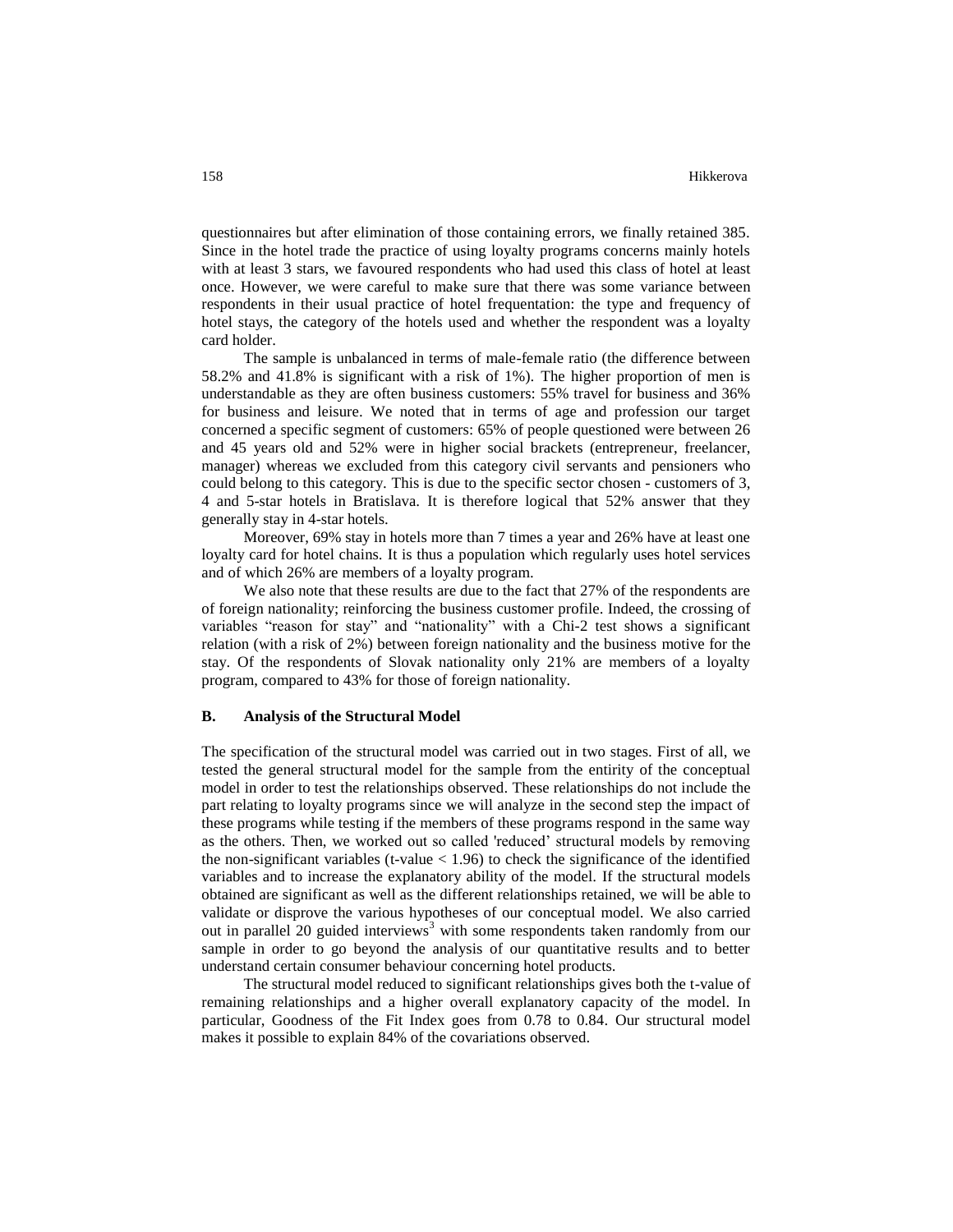| <b>Variables</b>                         | Weighting | t-value    |
|------------------------------------------|-----------|------------|
| Economic Value $\rightarrow$ Commitment  | 0.09      | $3.77***$  |
| Communication $\rightarrow$ Commitment   | 0.17      | $2.86***$  |
| Shared Values $\rightarrow$ Commitment t | 0.10      | $7.44***$  |
| $Reputation \rightarrow Trust$           | 0.10      | $7.99***$  |
| Communication $\rightarrow$ Trust        | 0.12      | $7.11***$  |
| Shared Values $\rightarrow$ Trust        | 0.10      | $4.53***$  |
| Trust $\rightarrow$ Commitment           | 0.22      | $6.30**$   |
| $Trust \rightarrow Loyalty$              | 0.25      | $7.82***$  |
| Commitment $\rightarrow$ Loyalty         | 0.17      | $12.38***$ |
| Comparative Fit Index                    |           | 0.91       |
| Normative Fit Index                      |           | 0.88       |
| Goodness of Fit Index                    |           | 0.84       |
| Adjusted Goodness of Fit Index           |           | 0.81       |
| Root Mean Squared Error of Approximation | 0.059     |            |

| Table 1                  |  |
|--------------------------|--|
| Reduced structural model |  |

Significant at a risk of 5%

From this reduced model, we validate the hypotheses for which relationships are significant. First of all, the two samples confirm the three hypotheses relating to the triptych of trust-commitment-loyalty, that is to say:

- H1: For a consumer, trust in a company is positively linked to his commitment to the company.
- H1b: Commitment is associated with greater loyalty.
- H1c: Trust is associated with greater loyalty.

Concerning the antecedents of commitment, the five following hypotheses are validated:

- H4a: For a consumer, the perceived economic value of a firm is positively linked to his commitment to the firm.
- H8a: For a consumer, the firm"s communication is positively linked to commitment to the firm.
- H9a: For a consumer, shared values are positively linked to commitment to the firm.

Then, the three following hypotheses, relating to the antecedents of trust, are validated:

H6b: For a consumer, the firm"s reputation for quality is positively linked to trust in the firm.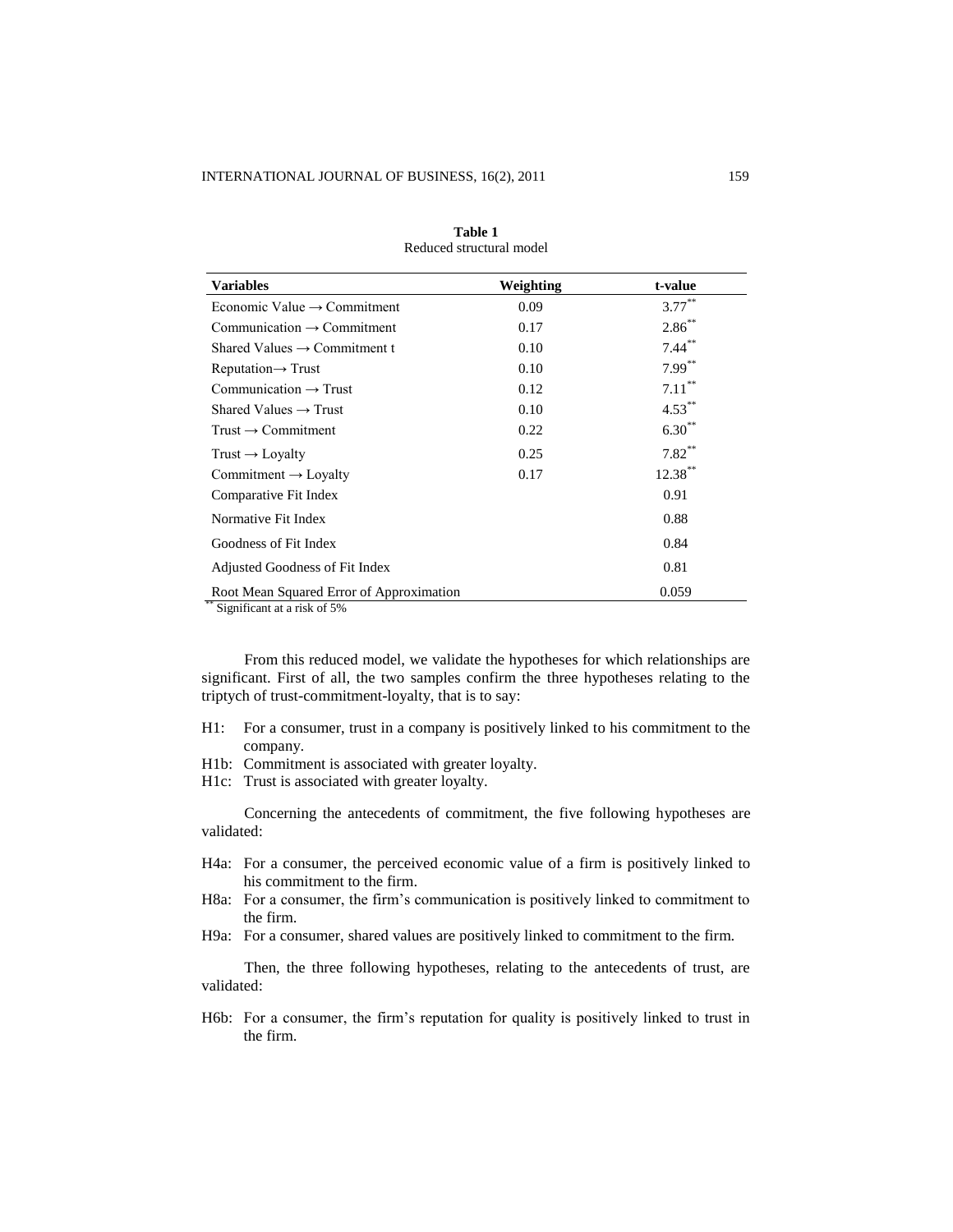#### 160 Hikkerova

- H8b: For a consumer, the firm"s communication is positively linked to trust in the firm.
- H9b: For a consumer, shared values are positively linked to trust in the firm.

The absence of relationships, shown in the general structural model, enables us to reject the four following hypotheses:

- H5b: For a consumer, the perceived costs of switching firms are positively linked to his commitment to the firm.
- H6a: For a consumer, the firm"s reputation for quality is positively linked to commitment to the firm.
- H7a: For a consumer, a personalized service is positively linked to commitment to the firm.
- H7b: For a consumer, a personalized service is positively linked to trust in the firm.

Our structural model resulted in removing the variable "switching costs" because the Student"s t-distribution was not significant. This means that the impact of loyalty programs on this variable cannot be tested. We thus remove our analysis hypothesis H5a (loyalty programs are associated with a high level of switching costs).

With regard to the impact of the loyalty programs, the Chi-2 test shows differences in significance for four relationships when one separates the members of loyalty programs from the non-members. It concerns the following relationships:

> Economic value  $\rightarrow$  Commitment Communication  $\rightarrow$  Trust Shared values  $\rightarrow$  Trust  $Trust \rightarrow Loyalty$

In fact, only one relationship sees its coefficient decreasing when one looks at members of a loyalty program. This is the relationship between "Economic Value  $\rightarrow$ Commitment" This means that loyal customers are less sensitive to economic value (in particular to the price of quality – price). According to the guided interviews, this is because the population is unaware of the advantages which they benefit from as a member of the loyalty program.

The difference for the relation "Communication  $\rightarrow$  Trust" shows that the hotel's communication policy has more influence on loyal customers' trust.

The difference for the "Shared values  $\rightarrow$  Trust" relationship shows that trust is based more on shared values for loyal customers than for non-members. In particular, the fact that the Slovak business customer (who is highly dominant in the sample) puts so much more trust in a hotel of which he is a member of the loyalty programme reflects the type of person he is.

The difference for the relationship "Trust  $\rightarrow$  Loyalty" shows that trust is a dominating antecedent of loyalty for the members of a loyalty program in the sample. It will be therefore more effective to act on the antecedents of trust to develop loyalty in this type of customer. Thus, communication and shared values are the main levers to develop this trust and consequently the loyalty of this population.

From these results, we can validate the following hypotheses: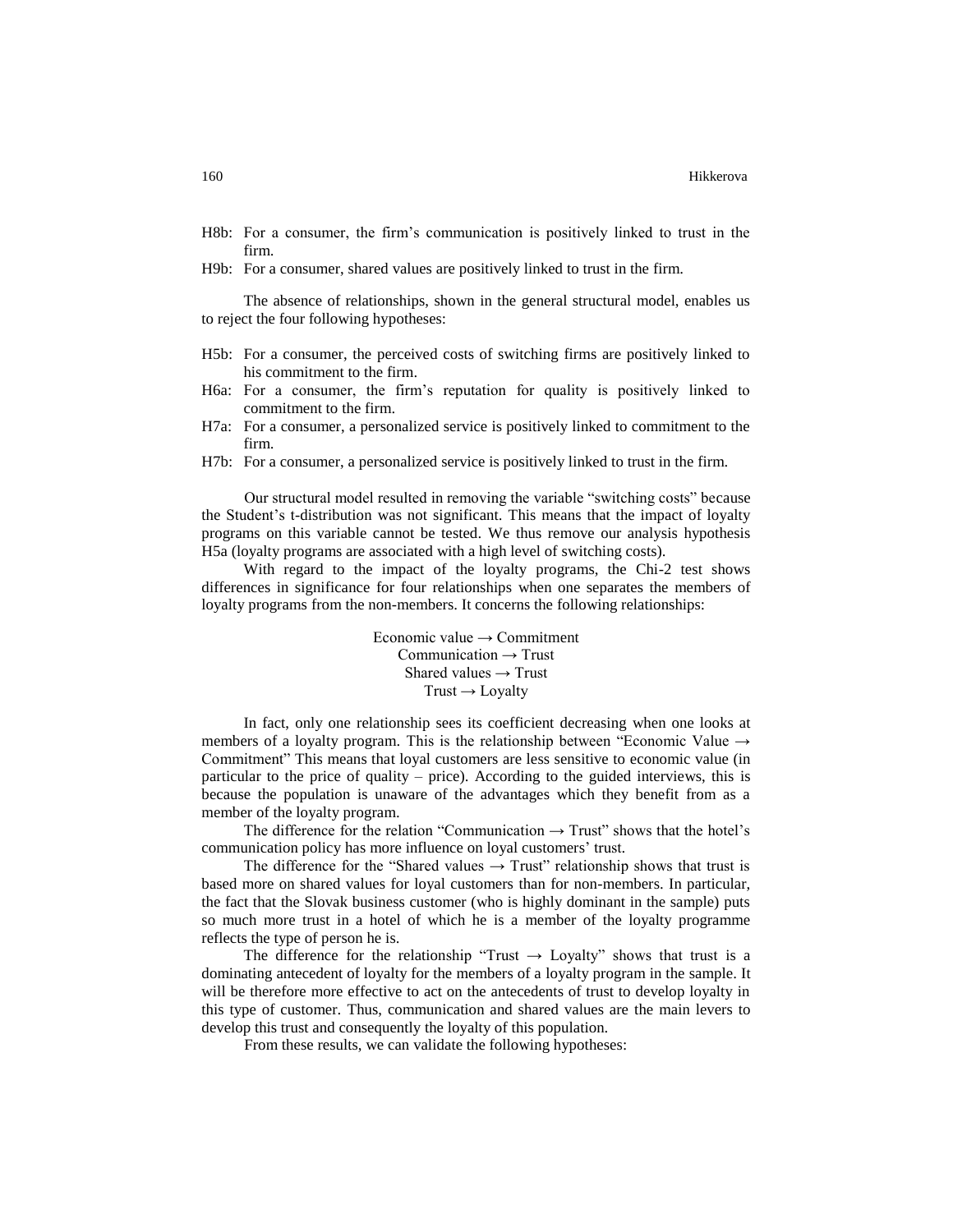- H3: Loyalty programs are associated with a high degree of trust.
- H4b: Loyalty programs are associated with a high level of perceived economic value. It is partially validated. The relationship is significant but only through the "commitment" variable.
- H8c: Loyalty programs are associated with high-quality communication. It is partially validated. The relationship is significant but only through the "trust" variable.
- H9c: Loyalty programs are associated with strong shared values. It is partially validated. The relation is significant but only through the "trust" variable.

Two hypotheses are rejected completely. They are:

- H2: Loyalty programs are associated with a high degree of commitment.
- H6c: Loyalty programs are associated with the firm having an excellent reputation for quality.
- H7c: Loyalty programs are associated with a better personalized service from the firm,

Lastly, the hypothesis of the impact of loyalty programs (H1a) was tested separately due to its two behavioural and attitudinal components. Indeed in this research, loyalty is measured by five variables. The first two relate to behavioural loyalty (intention of repurchasing a room in a hotel), while the following three relate to attitudinal loyalty (positive attitude to the hotel which I transmit to others):

- Behav1: In the next 12 months, are you likely to return more often to hotels in this chain?
- Behav2: In the next 12 months, are you likely to book more rooms from hotels in this chain compared to other hotels?
- Att1: I am ready to recommend this chain of hotels to my parents and friends.
- Att2: When the subject comes up in conversation, I am ready to recommend this chain of hotels.
- Att3: I am delighted to tell others that I stayed in this chain of hotels.

We will test the impact of loyalty programs on customer loyalty by measuring the percentage of answers, from members and non-member, whose score is equal to or higher than 5 for these five items (on our Likert scale with 7 levels, 4 corresponds to a situation where the consumer is indifferent), then by checking our results with a Chi2 test if the differences obtained are significant.

We observe that the loyalty programs positively influence customer loyalty. The Chi2 test of average difference between members and non-members of loyalty programs are significant for two variables with a risk of 5%. In fact, only behaviour is affected. This shows that the loyalty of these consumers is connected with a "false loyalty" as they are not ready to recommend a hotel to their close relations (friends and parents), or when the subject comes up in conversation and they do not feel especially proud to have stayed in this type of hotel.

The hypothesis H1a (loyalty programs are associated with stronger loyalty) is thus partially validated for this sample (SK).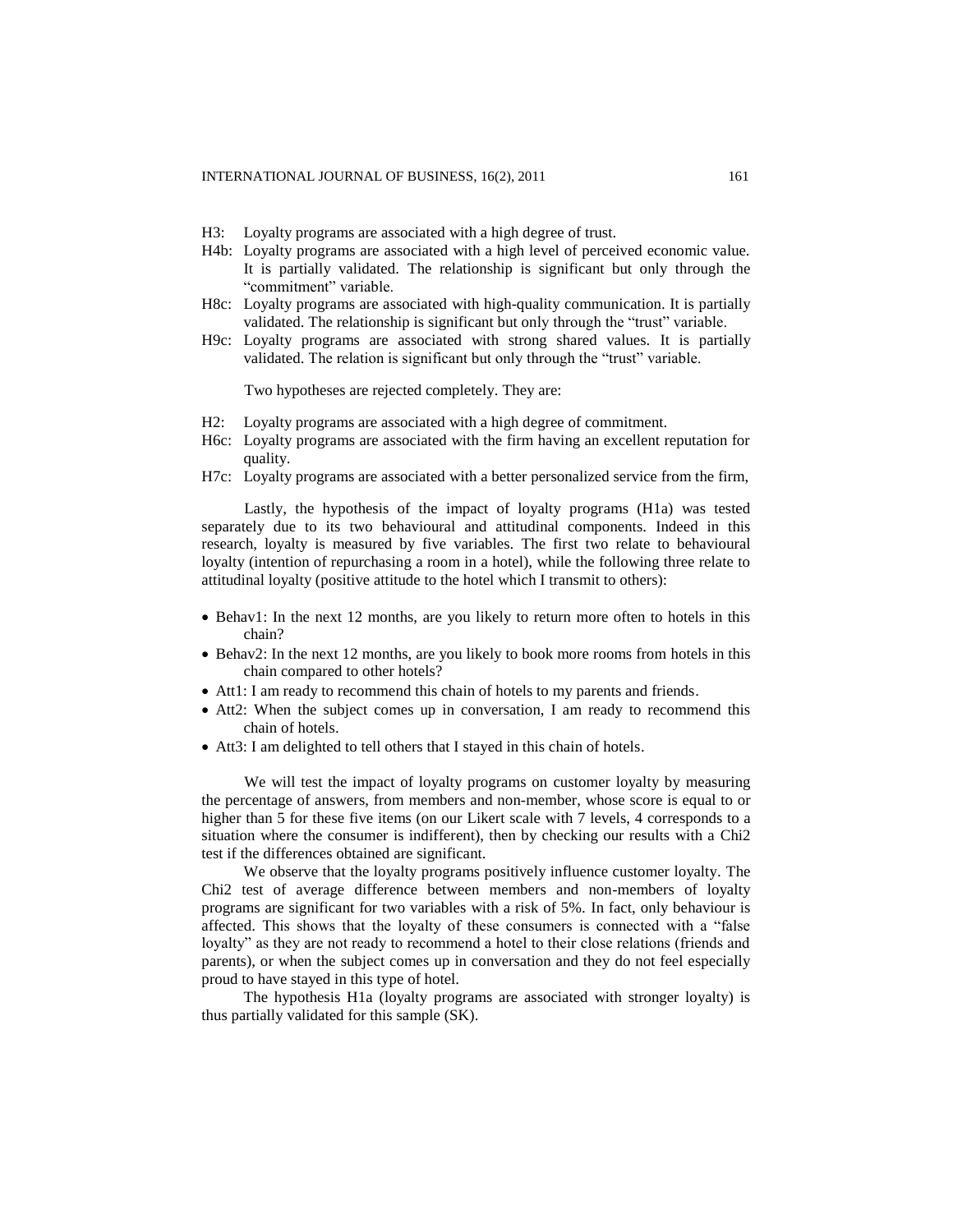|                               | <b>Behavioural Loyalty</b> |                           |                |
|-------------------------------|----------------------------|---------------------------|----------------|
|                               |                            | <b>Strong</b>             | Weak           |
| <b>Attitudinal</b><br>Loyalty | <b>Strong</b>              | True Loyalty              | Latent Loyalty |
|                               | Weak                       | <b>False Loyalty (SK)</b> | No Loyalty     |

| Table 2             |
|---------------------|
| Typology of loyalty |

Source: Frissou (2004)

# **IV. CONCLUSION**

This article makes it possible to better understand the determinants of loyalty and consequently the effectiveness of loyalty programs in the hotel sector. In particular, we analyzed the impact of the relational strategies of the company on trust and commitment which influence customer loyalty. This research led to the three following types of results in hotel trade:

- The antecedents of loyalty are economic value, reputation, communication and shared values, but only the two last variables act through both commitment and trust. They are thus the two most important antecedents.
- Members of loyalty programs are more loyal than non-members.
- The antecedents of loyalty for loyalty program members and non-members are significantly different. Loyalty programs therefore do have an influence on customer loyalty.

Although these general results can appear intuitive, they confirm the results of certain studies which affirm that these programs enlist consumers who are not really committed or who the firm might wish to avoid (Meyer-Wardeen, 2000).

The loyalty of the Slovak consumers is connected with a "false loyalty" as they are not ready to recommend a hotel to their close relations (friends and parents), or when the subject comes into the conversation and they do not necessarily feel proud to have stayed in this type of hotel. In targeting these customers, the loyalty programs only partially attain their objective. This study shows that it appears more efficient to improve certain attributes of the service (such as communication and shared values, the two most important antecedents according to this study) than to add monetary or other advantages to loyalty programs which are already extremely expensive.

## **ENDNOTES**

- 1. De Wulf., Oderkerken-Schroder & Iacobucci (2001), Garbarino & Johnson (1999).
- 2. Selon Gravitz (1988), a conceptual model is "an ideal representation which seeks to explain a phenomenon".
- 3. [http://fr.wikipedia.org/wiki/Entretien\\_semi\\_directif](http://fr.wikipedia.org/wiki/Entretien_semi_directif)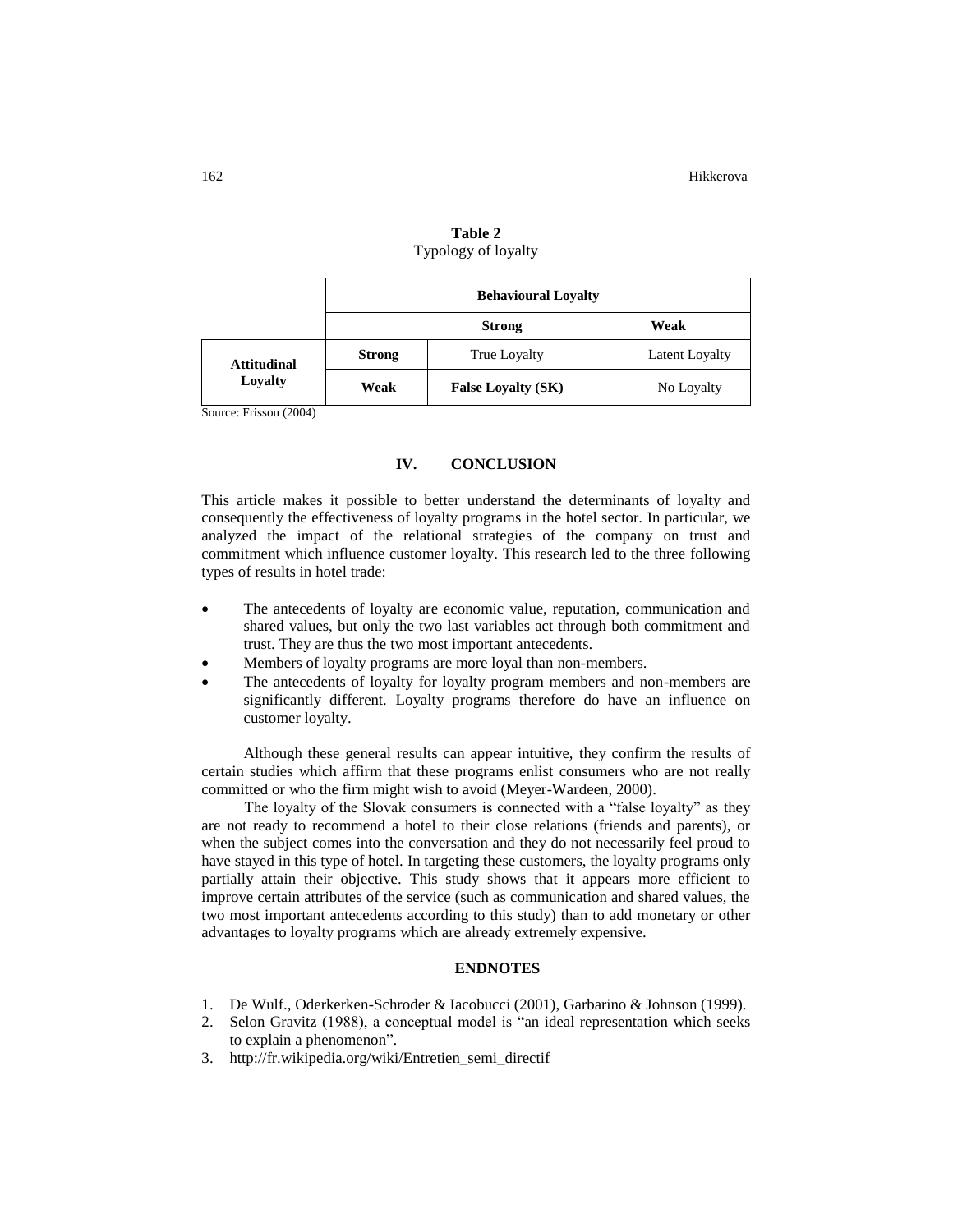#### **REFERENCES**

- Czepiel, J.A., 1990, "Service Encounters and Services Relationships: Implications for Research," *Journal of Business Research*, 20, January, 13-21.
- De Wulf., K., G. Oderkerken-Schroder, and D. Iacobucci, 2001, "Investments in Consumer Relationships: A Cross-Country and Cross-Industry Exploration," *Journal of Marketing*, 65, October, 33-50.
- Dwyer, F.R, P.H. Schurr, and S. Oh, 1987, "Developing Buyer-Seller Relationships," *Journal of Marketing*, 51, April, 11-27.
- Fishbein, M.A., and I. Ajzen, 1975, *Belief, Attitude, Intention and Behaviour: An Introduction to Theory and Research*, Reading, MA, Addison Wesley.
- Frisou, J., 2004, Le contrôle du comportement de fidélité : premiers jalons pour une théorie dynamique et éclectique, Thèse de doctorat en sciences de gestion, Université de Pau et des Pays de l"Adour.
- Ganesan, S., and R. Hess, 1997, "Dimensions and Levels of Trust: Implications for Commitment to a Relationship," *Marketing Letters*, vol. 8, n°4, 439-448.
- Gefen, D., and D. Straub, 2003, "Managing User Trust in B to C e-Services", *e-Service Journals*, vol. 1, n°1, 7-24.
- Gravitz, M., 1988, *Lexique des sciences sociales*, Paris: Dalloz.
- Guillon, B., 2006, "La Généralisation De La Responsabilité Environnementale Au Niveau Internationale : Le Cas D"un Groupe Spécialisé Dans Le Tourisme", dans *Responsabilité Sociale De L'entreprise Et Changement De Contrat Social*, dirigé par JJ Rosé, Coll. Méthode et Recherche en Management, De Boeck, octobre.
- Gurviez, P., and M. Korchia, 2002, "Proposition D"une Echelle De Mesure Multidimensionnelle De La Confiance Dans La Marque", *Recherche et Applications en Marketing*, vol. 17, n°3, 41-61.
- Hunt, S.D., and R.M. Morgan, 1995, "The Comparative Advantage Theory of Competition", *Journal of Marketing*, 59, April, 1-15.
- Jacoby, J., and D.B. Keyner, 1973, "Brand Loyalty Versus Repeat Purchasing Behaviour", *Journal of Marketing Research*, 10, 1-9.
- Jarvenpaa, S.L., and N. Tractinsky, 1999, "Consumer Trust in an Internet Store: A Cross-Cultural Validation", *Journal of Computer Mediated Communication*, vol. 5, n°2, 34-49.
- Lee, J., J. Lee, and L. Feick, 2001, "The Impact of Switching Costs on the Customer Satisfaction-Loyalty Link: Mobile Phone Service in France", *The Journal of Services Marketing*, vol. 15, n°1, 35-48.
- Mc Knight, H.D., V. Choudhury, and C. Kacmar, 2002, "The Impact of Initial Consumer Trust on Intentions to Transact with a Web Site: A Trust Building Model", *Strategic Information Systems*, vol. 11, 297-323.
- Meyer-Waarden, L., 2002, "Les sources d"efficacité des programmes de fidélisation Une étude empirique sur la base d"un panel single source", Thèse de doctorat soutenue le 09 décembre, Université de Pau et des Pays de l"Adour - IAE.
- Meyer-Waarden, L., and C. Benavent, 2006, "La théorie de la motivation intrinsèque et extrinsèque appliquée à la problématique des gratifications des programmes de fidélisation", *Actes du 22ème Congrès de l'Association Française du Marketing*, 11 et 12 Mai 2006, Nantes.